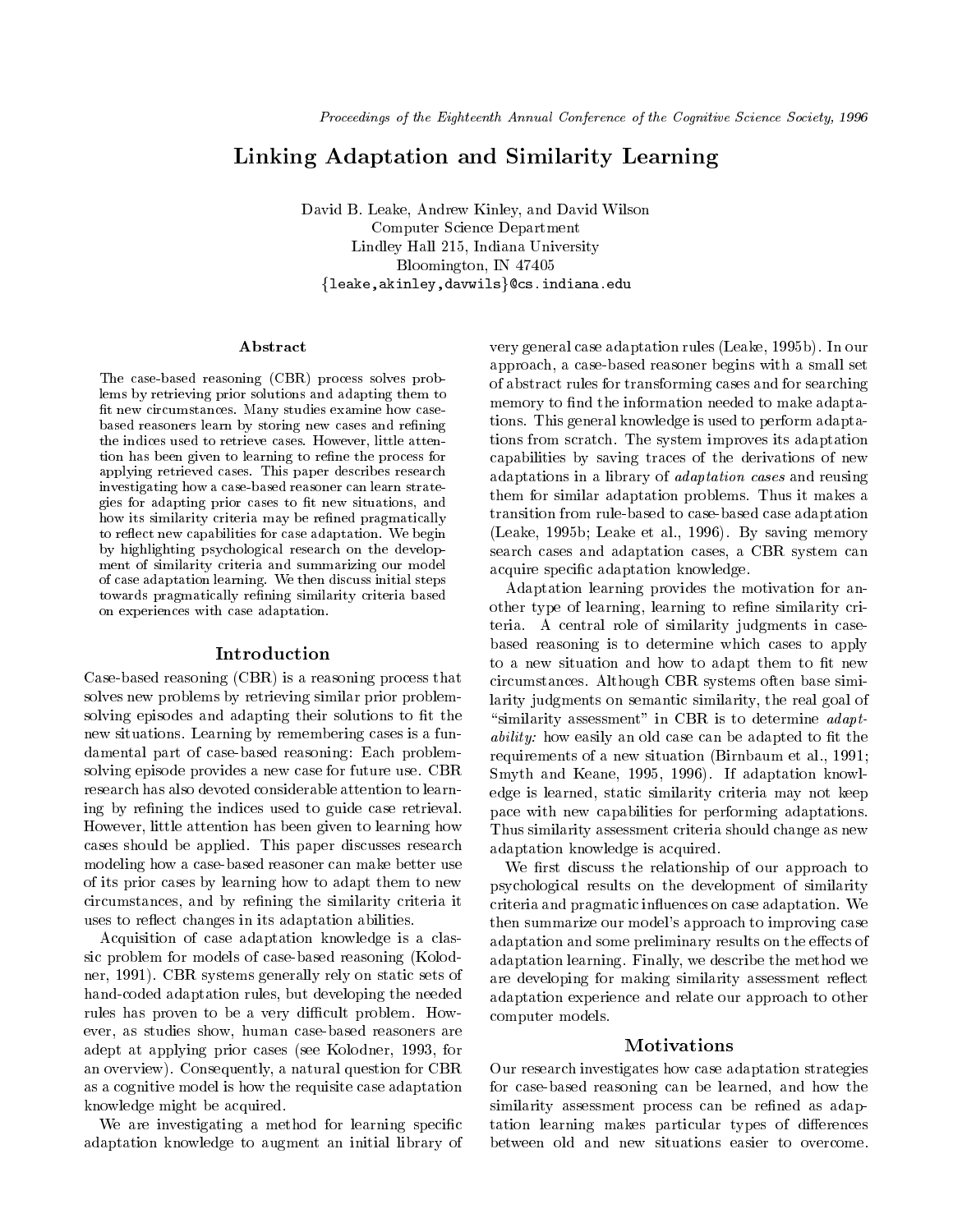This approach can be supported directly on functional grounds: The purpose of similarity assessment is to determine the difficulty of adapting cases to new situations, which depends on the reasoner's adaptation knowledge. We are not aware of psychological studies directly examining the connection between adaptability and similarity in case-based reasoning, but psychological studies do provide examples of developmental shift in similarity criteria, of similarity judgments coming to more closely reflect task-relevant features as a task is learned, and of the applicability of an analog to a new problem situation acting as a selection constraint during human analogical reasoning.

Experiments by Gentner & Toupin (1986) demonstrate a developmental shift in the similarity criteria used by children for analogical reasoning, and show that the shift is manifested in how they adapt stories to apply to new characters. Experiments by Suzuki et al. (1992) studying similarity judgments in problem-solving for the Towers of Hanoi problem show that novices' judgments about the similarity of problem states can be characterized by the number of shared surface features, but that experts' judgments are best characterized by the goalrelevant criterion of the number of operators required to transform each problem state to the goal state. Further, Chi et al. (1981) note a dramatic difference between the similarity criteria of novice physics problem-solvers, who rely on surface features, and physics experts, who classify problems according to the underlying methods needed to solve them.

Adaptation factors have also been shown to affect selection of analogues in analogical problem-solving. Experiments by Keane (1994) suggest that when performing analogical problem-solving, sub jects favor analogues that are easier to apply to the new problem situation.

## Overview of DIAL

We are investigating learning about adaptation and pragmatic similarity in the context of a case-based planner. The planner's task domain is disaster response planning, the initial strategic planning used to determine how to assess damage, evacuate victims, etc., in response to natural and man-made disasters (e.g., earthquakes and chemical spills). There are no hard-and-fast rules for disaster response planning; human disaster response planners appear to rely largely on prior cases to guide their decisions (Rosenthal et al., 1989).

Our computer model, DIAL (for Disaster response with Introspective Adaptation Learning), takes as input conceptual representations of news stories describing the initial events in a disaster. It generates candidate response plans by case-based reasoning. The system's case-based planning framework is based in a straightfor ward way on previous case-based planners such as CHEF (Hammond, 1989).

DIAL's initial knowledge sources are a library of

domain cases—disaster response plans from prior disasters—and general (domain-independent) rules about case adaptation and memory search. When a new story is presented to the system, DIAL uses standard indexing techniques to attempt to retrieve cases representing response plans for similar disasters. This process results in a set of candidate response plan cases. A finer-grained analysis selects the candidate expected to be easiest to adapt, based on similarity criteria learned from experience with prior adaptations. The selected case is provided to the system's case adaptation component, along with a list of differences that must be repaired.

## Learning and Reusing Adaptations

The foundation of DIAL's adaptation and similarity learning is case-based reasoning about the adaptation process itself. DIAL's adaptation process begins with the system's adaptation component receiving a description of an adaptation task: a disaster response plan case and a list of the problems that prevent it from applying to a new situation. DIAL first attempts case-based adaptation, searching for an adaptation case that applied successfully to a similar adaptation problem. Adaptation cases are indexed in memory by a vocabulary of categories of problems that may require adaptation (see Leake, 1992). If DIAL succeeds in retrieving a relevant adaptation case, the adaptation process traced by that case is re-applied.

Otherwise, DIAL builds up a new adaptation by a combination of rule-based and case-based reasoning. The system first selects a transformation associated with the type of problem that adaptation must repair. (For example, to substitute a new plan step for one that does not apply.) Given the transformation, the program generates a know ledge goal (Hunter, 1990; Ram, 1987) for the knowledge needed to apply the transformation. (E.g., when performing a substitution, DIAL needs to identify a good substitute: an object that satisfies the relevant constraints on the object being replaced.) The knowledge goal is used to guide a planning process for how to search memory (Leake, 1994; Leake, 1995c). This process builds a memory search plan, using a small set of built-in memory search strategies (e.g., to perform "local search" for similar objects) and memory search cases stored after solving previous adaptation problems. When the needed information is found in memory, it enables DIAL to apply the selected transformation to the retrieved response plan.

The adapted response plan is evaluated by a simple evaluator that checks the compatibility of the current plan with explicit constraints from the response plan. A human user performs backup evaluation, detecting more subtle problems. If problems are found, DIAL attempts other adaptations. If the autonomous case adaptation process fails to generate an acceptable solution, an inter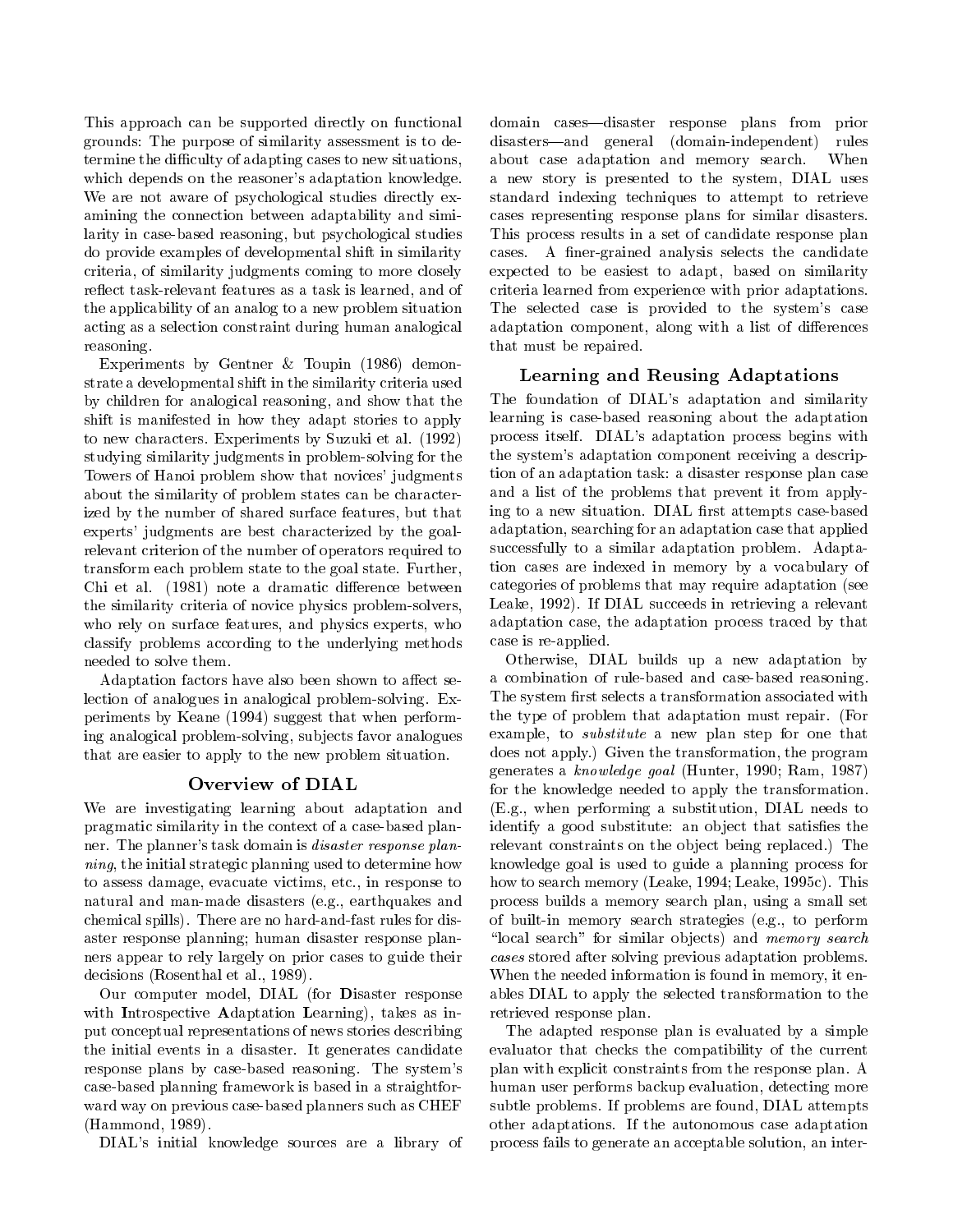face allows the user to guide the adaptation process, selecting a transformation and suggesting features to consider. During the adaptation, the system records a trace of the adaptation process. The trace is represented in the same form as the traces of system-generated adaptations and is added to the adaptation case library for future use.

When adaptation is successful, the resulting response plan, adaptation case, and memory search plan are stored for future use.

## The Effects of Adaptation Learning

Although our computer model is still under development, we have conducted initial ablation tests studying the benet of adaptation learning and its relationship to case learning in the initial model. In these tests, starting from an initial memory of 870 concepts and case library of 6 initial cases, DIAL performs a total of 30 adaptations to develop response plans for 5 stories. Stored cases and new stories were based on Clarinet News Service newswire and the *INvironment* newsletter for air quality consultants; stored cases involved an earthquake in Los Angeles, an air quality disaster at a manufacturing plant, a flood in Bainbridge, Georgia, a chemical disaster at a factory, a flood in Izmir, Turkey, and an air quality disaster in a rural elementary school.

In these tests, response plan learning did improve performance, as did adaptation learning. Interestingly, by the measure of memory operations performed, adaptation learning alone was more effective than case learning alone, although both required comparable numbers of memory nodes to be visited. As was also expected, when no adaptation cases are learned, learning additional response plan cases enables the system to solve new problems with less adaptation effort—more similar cases are available. Adding adaptation learning to response plan learning produced insignificant benefits when memory search during adaptations was based on local search. There was much greater benefit when response plan learning was combined with adaptation learning using other memory search strategies. Details on the adaptation learning process and this preliminary test can be found in Leake, Kinley, and Wilson (1996).

We are now "scaling up" the system for additional tests. One particular concern is the potential for a "utility problem" (Francis and Ram, 1995; Minton, 1988) as large numbers of adaptation cases are learned.

# Learning Similarity from Adaptability

To realize the full benefits of adaptation learning, similarity learning is needed as well. Learning about how difficult it is to repair particular differences helps to decide which cases are most usefully similar—which will be most easily adapted. For example, initially it might be assumed that the locale of a disaster is comparatively unimportant when deciding similarity. However, adapting the response for a small town disaster into the response plan for a big city disaster may be quite difficult, because of the added need to work out arrangements for a large-scale evacuation. From experience with this adaptation, a disaster response planner can learn to consider the locale of the disaster when assessing similarity between a new situation and prior disasters.

DIAL improves its similarity assessment process by using learned adaptation cases to provide estimates of the cost of adapting particular types of problems. In order to facilitate later processing, response plans that require less adaptation effort to apply are considered more similar than those requiring expensive adaptation. In DIAL's pragmatic similarity judgment, the "most similar" case is the one expected to be easiest to adapt. This approach to similarity follows the same principle as Leake's (1992) constructive similarity assessment and Smyth and Keane's (1995, 1996)adaptation-guided retrieval .

If similarity judgments are to be based on adaptability, two questions are how to estimate the cost of adaptation and how to make a reasonable tradeoff between accuracy of adaptation cost estimates and the cost of the estimation process itself. DIAL's retrieval uses two types of similarity assessment in a two-step process. The first step retrieves a rough "first-pass" set of cases based on static semantic similarity criteria applied to the type of disaster (e.g., flood, earthquake, etc.) and its attributes. The second step prioritizes these candidate cases for adaptation according to estimates of their adaptability.

To estimate adaptability, DIAL first identifies inapplicable aspects of the retrieved response plans, using procedures for patten-based anomaly detection, and describes the problems according to a vocabulary of problem types based on Leake (1992). This vocabulary includes, for example, categories to describe the problem when objects specified by the plan are unavailable, or when role-fillers of a schema have been left unspecified and need to be selected. Associated with each category is a frame structure to be filled in with the specifics of the current problem. That frame structure, instantiated with the particulars of the current situation, describes the problem to be repaired by adaptation.

For each problem to be repaired by adaptation, DIAL searches its memory of prior adaptations, and retrieves the adaptation case addressing the most similar prior problem. That previous adaptation case provides information about how to repair the problem. The information is used to estimate the cost of its repair, as follows:

 $\bullet$  If the retrieved adaptation case was generated to solve an identical adaptation problem, the solution to that previous adaptation can be reapplied directly, so adaptation cost will be minimal. For example, if a previous adaptation involved adapting the response plan for an American flood to a flood in Turkey, and the Red Cross was involved in the original plan, a new relief agency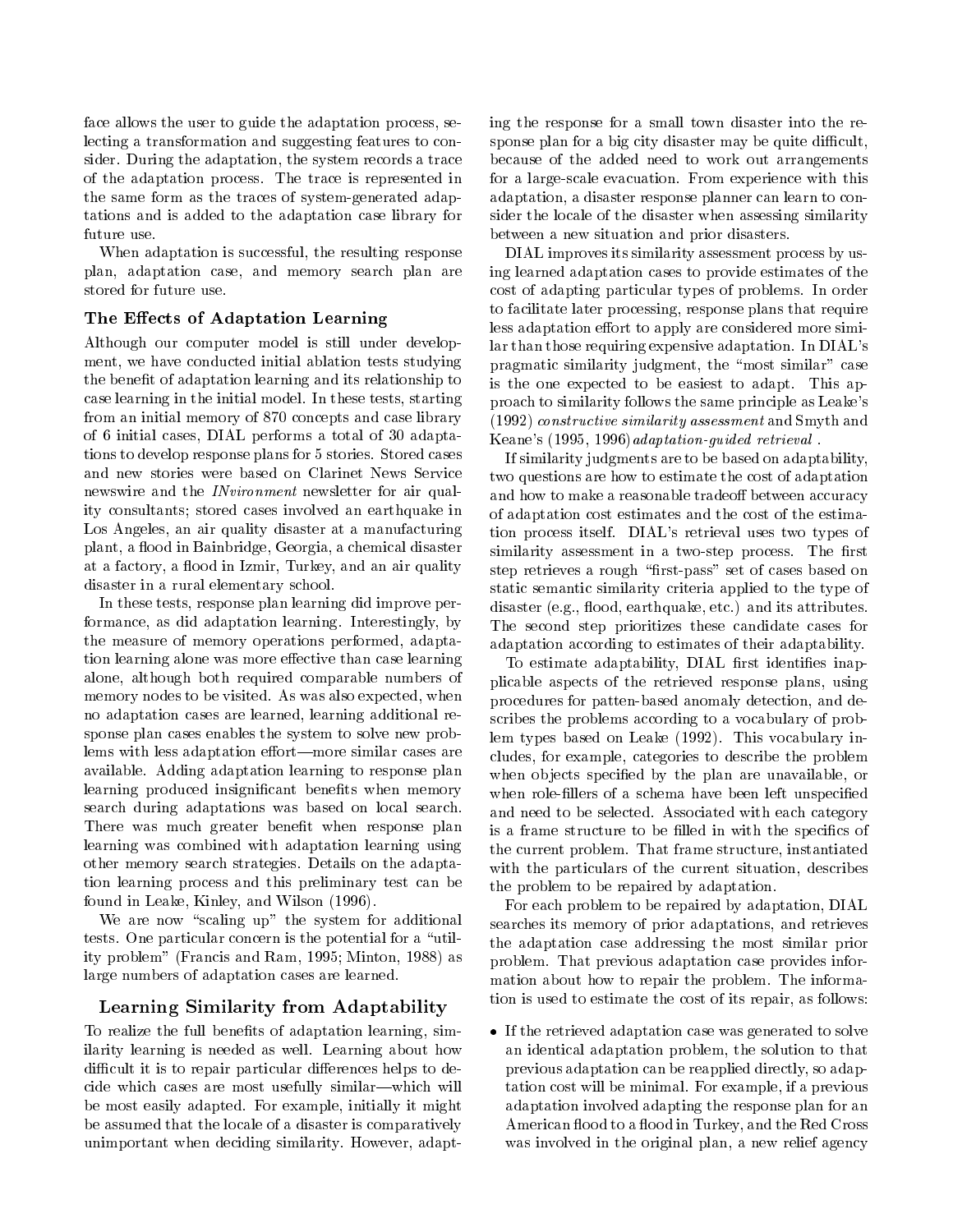would have to be found to apply the plan in Turkey, where the Red Cross does not exist. However, replacing the Red Cross by the Red Crescent is a reasonable adaptation. Once that adaptation is learned, the problem of adapting the Red Cross to a relief organization to apply to Turkey is trivial.

- $\bullet$  If the retrieved adaptation case dealt with an adaptation problem that was similar but not identical, the cost of adapting the new problem is estimated from the cost of the prior adaptation. How best to perform this estimation is still an open issue, but DIAL's current method is to focus on the cost of performing the memory search needed to find the information to allow the previous adaptation to be performed. To illustrate, if finding a substitution—for example, an appropriate evacuation method—required considerable effort for a previous adaptation, it is assumed that finding a new evacuation route will take considerable effort in the current situation. Consequently, if one of the retrieved plans requires finding an evacuation method, while another avoids evacuation by containing the disaster, it may be reasonable to favor the plan for containing the disaster (if containing the disaster is practical).<sup>1</sup> The rationale for this cost estimation criterion is based on the idea of derivational analogy (Carbonell, 1986; Veloso, 1994): If a previous adaptation for a similar problem had to infer certain features and constraints from the plan, and transform them in certain ways to generate an appropriate adaptation, the process for the current situation is expected to follow analogous steps, even if the specifics of the situation are different.
- $\bullet$  If no similar adaptation case is found, DIAL uses an  $-$  et al. estimate based on the average cost (measured in primitive memory search operations) of adapting problems in each problem category. Kass (1990) proposes a similar method for coarse-grained estimates of adaptation cost.

By basing similarity assessment directly on the current state of its changing adaptation knowledge, DIAL's similarity assessment process reflects information about the actual difficulty of adapting to repair certain types of problems. We are now designing experiments to examine the performance of these simple strategies, to test how they affect the needed adaptation effort and to guide

# Relationship to Other Computer Models

Some early case-based reasoning systems included components for learning limited forms of adaptation knowledge. For example, CHEF (Hammond, 1989) bases its adaptations on both a static library of domainindependent plan repair strategies and a library of special-purpose ingredient critics that are learned; PER-SUADER (Sycara, 1988) uses previously-stored adaptation episodes to suggest adaptations. In both examples, the learned adaptations can only be reused in highly similar situations. However, the adaptation cases learned by DIAL can be reused more flexibly. Rather than learning only by storing specic adaptation episodes, DIAL stores both the specic adaptation and its derivational trace. In very similar situations, the adaptation can be reapplied directly; in less similar situations, the steps used to determine the previous adaptation can be replayed, taking into account differing circumstances.

DIAL also differs from previous approaches to adaptation learning in its emphasis on learning about the required memory search. Its characterization of adaptations is inspired by the adaptation strategies in SWALE (Kass et al., 1986) and ABE (Kass, 1990), which combine transformations with domain-independent memory search information, and its approach to memory search is inspired by the memory search process of CYRUS (Kolodner, 1984). However, those systems did not learn to improve their search processes. In reasoning about the information needed to carry out the adaptation task, our model also relates closely to Oehlmann's (1995) metacognitive adaptation. It is in a similar spirit both to recent research on applying heuristic search to gathering information for argumentation (Rissland et al., 1994) and to work in information retrieval on strategic reasoning about where to search for needed information (Baudin et al., 1994).

Smyth & Keane (1995, 1996) have developed a CBR system that ties similarity judgments directly to adaptability, using heuristics coded to reflect the difficulty of performing particular types of adaptations. They also demonstrate that their adaptation-guided method produces signicant improvements in the cost of performing adaptations. Our approach to similarity judgments is strongly in the spirit of their approach, and their results are encouraging for the potential benefit of adaptationbased criteria compared to traditional semantic similarity criteria. However, in their work, similarity and adaptation knowledge are static.

Learning to refine similarity criteria has been investigated in Prodigy/Analogy (Veloso, 1994). That system's "foot-print" similarity metric focuses consideration on goal-relevant portions of the initial state, in order to retrieve cases that refer to the prior problem situations with the most relevant similarities. Our adaptabilitybased similarity method focuses on a different issue, estimating the costs of repairing relevant differences that have been found. Finally, two-stage retrieval processes, such as that used in DIAL's initial filtering of retrieval

It should be noted that in general, the different plans  $\mathbb{R}^2$ may each contain useful parts of the solution to a problem  $\mathfrak{g}_1$  ram and Francis, 1990, Redmond, 1992). Extending our model to consider relevant pieces of candidate plans is atopic for future research.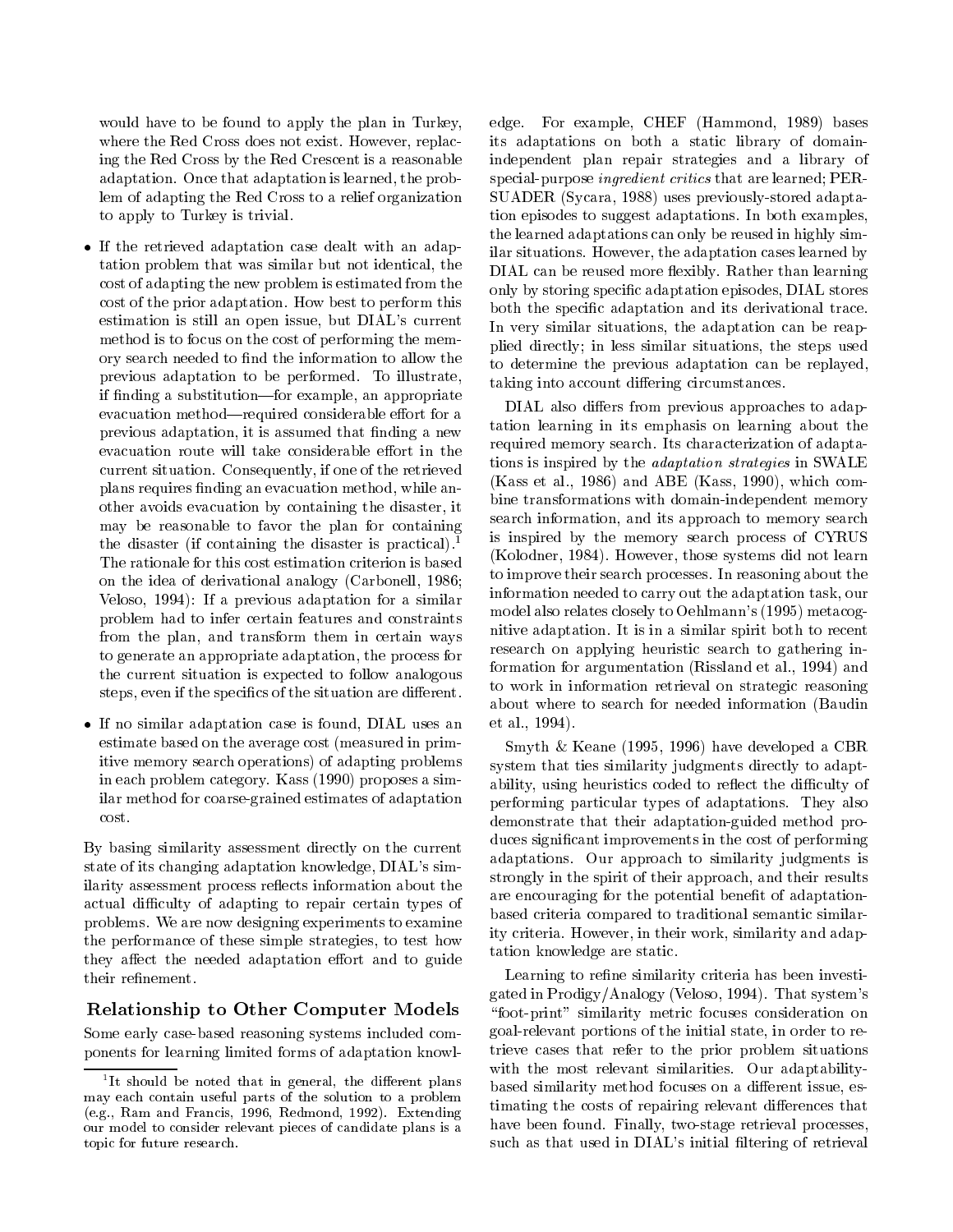candidates followed by a deeper but more computationally expensive analysis, have been advocated by many previous models (e.g., Bareiss & King, 1989) not only on functional grounds (to restrict processing effort) but on cognitive grounds as well (Gentner and Forbus, 1991). The new contribution of our approach is to tie similarity criteria directly to learning about the relative importance of different types of differences when adapting

#### Conclusion

We have described ongoing research on how case-based reasoners can learn to apply cases more effectively, both by learning how to adapt prior cases to new situations and by refining similarity criteria according to experience concerning which types of adaptations are difficult to perform. Our approach to learning case adaptation models the acquisition of specic adaptation knowledge starting from \weak methods" for case adaptation; our approach to learning useful similarity criteria builds on the adaptation learning process, to consider cases "usefully similar" if they are expected to be easy to adapt, given experience with prior adaptations. Preliminary trials of the adaptation learning system are encouraging, but further tests are needed, especially to study how the process "scales up" when large numbers of adaptations are learned. Tests are also needed to examine how well current similarity estimates predict the difficulty of future adaptations. The model is now being refined and extended in preparation for tests of the effects of similarity learning and more extensive tests of the system as a whole.

#### Acknowledgments

This work was supported in part by the National Science Foundation under Grant No. IRI-9409348.

#### References

- Bareiss, R. and King, J. (1989). Similarity assessment in case-based reasoning. In Hammond, K., editor, Proceedings of the DARPA Case-Based Reasoning  $Workshop$ , pages 67–71, San Mateo. Morgan Kaufmann.
- Baudin, C., Pell, B., and Kedar, S. (1994). Using induction to refine information retrieval strategies. In Proceedings of the twelfth national conference on ar $tificial\ intelligence, pages\ 553–559, Seattle, WA.$
- Birnbaum, L., Collins, G., Brand, M., Freed, M., Krulwich, B., and Pryor, L. (1991). A model-based approach to the construction of adaptive case-based planning systems. In Bareiss, R., editor, Proceedings of the DARPA Case-Based Reasoning Workshop, pages 215-224, San Mateo. Morgan Kaufmann.
- Carbonell, J. (1986). Derivational analogy: A theory of reconstructive problem solving and expertise acquisition. In Michalski, R., Carbonell, J., and Mitchell, T., editors, Machine Learning: An Artificial Intelligence Approach, volume 2, pages  $371-392$ . Morgan Kaufmann, Los Altos, CA.
- Chi, M., Feltovich, P., and Glaser, R. (1981). Categorization and representation of physics problems by experts and novices. Cognitive Science,  $5(2):121-$ 153.
- Francis, A. and Ram, A. (1995). A comparative utility analysis of case-based reasoning and control-rule learning systems. In Eighth European Conference on Machine Learning, Crete, Greece.
- Gentner, D. and Forbus, K. (1991). MAC/FAC: A model of similarity-based retrieval. In Proceedings of the Thirteenth Annual Conference of the Cognitive Science Society, pages 504-509, Chicago, IL. Cognitive Science Society.
- Gentner, D. and Toupin, C. (1986). Systematicity and surface similarity in the development of analogy. Cognitive Science,  $10(3)$ :277-300.
- Hammond, K. (1989). Case-Based Planning: Viewing Planning as a Memory Task. Academic Press, San Diego.
- Hunter, L. (1990). Planning to learn. In Proceedings of the Twelfth Annual Conference of the Cognitive Science Society, pages  $261{-}268$ , Cambridge, MA. Cognitive Science Society.
- Kass, A. (1990). Developing Creative Hypotheses by Adapting Explanations. PhD thesis, Yale University. Northwestern University Institute for the Learning Sciences, Technical Report 6.
- Kass, A., Leake, D., and Owens, C. (1986). SWALE: A program that explains. In Explanation Patterns: Understanding Mechanically and Creatively, pages 232-254. Lawrence Erlbaum Associates, Hillsdale, NJ.
- Keane, M. (1994). Adaptation as a selection constraint on analogical mapping. In Proceedings of the Sixteenth Annual Conference of the Cognitive Science Society, pages  $490-495$ , Atlanta, GA.
- Kolodner, J. (1984). Retrieval and Organizational Strategies in Conceptual Memory. Lawrence Erlbaum Associates, Hillsdale, NJ.
- Kolodner, J. (1991). Improving human decision making through case-based decision aiding. The AI Maga $zine, 12(2):52{-}68.$